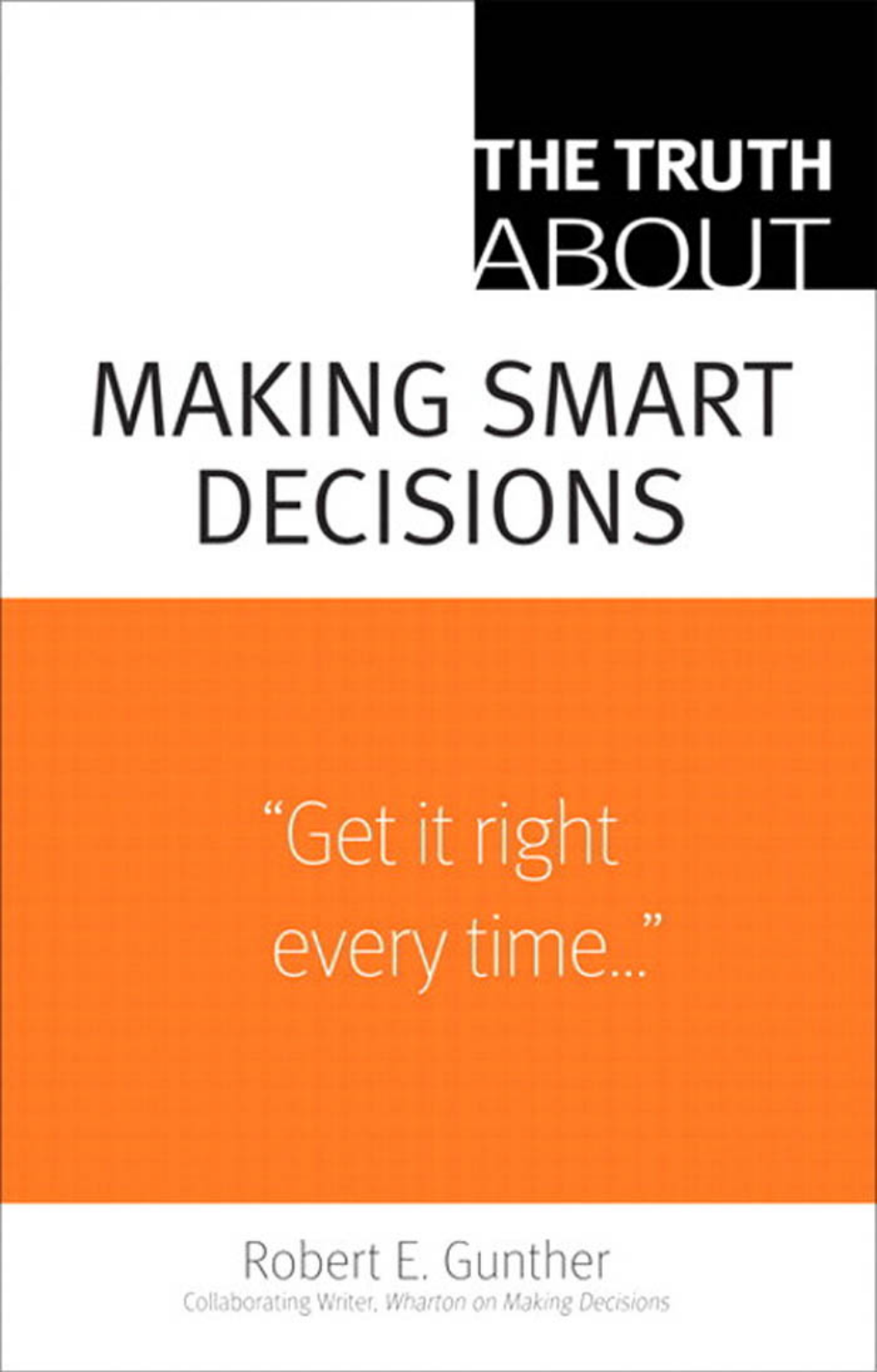© 2008 by Pearson Education, Inc. Publishing as FT Press Upper Saddle River, New Jersey 07458

FT Press offers excellent discounts on this book when ordered in quantity for bulk purchases or special sales. For more information, please contact U.S. Corporate and Government Sales, 1-800-382- 3419, corpsales@pearsontechgroup.com. For sales outside the U.S., please contact International Sales at international@pearsoned.com.

Company and product names mentioned herein are the trademarks or registered trademarks of their respective owners.

All rights reserved. No part of this book may be reproduced, in any form or by any means, without permission in writing from the publisher.

Printed in the United States of America

First Printing April 2008

ISBN-10: 0-13-235463-2 ISBN-13: 978-0-13-235463-9

Pearson Education LTD. Pearson Education Australia PTY, Limited. Pearson Education Singapore, Pte. Ltd. Pearson Education North Asia, Ltd. Pearson Education Canada, Ltd. Pearson Educatión de Mexico, S.A. de C.V. Pearson Education—Japan Pearson Education Malaysia, Pte. Ltd.

Library of Congress Cataloging-in-Publication Data

Gunther, Robert E., 1960-

The truth about making smart decisions/ Robert E. Gunther.

p. cm.

ISBN 0-13-235463-2 (pbk. : alk. paper) 1. Decision making. I. Title.

HD30.23.G86 2008

658.4'03--dc22

2007034060

Vice President, Publisher Tim Moore

Associate Publisher and Director of Marketing Amy Neidlinger

Acquisitions Editor Jennifer Simon

Editorial Assistant Pamela Boland

Development Editor Russ Hall

Digital Marketing Manager Julie Phifer

Marketing Coordinator Megan Colvin

Cover and Interior Designs Stuart Jackman, Dorling Kindersley

Managing Editor Gina Kanouse

Senior Project Editor Lori Lyons

Copy Editor Karen Gill

Design Manager Sandra Schroeder

Senior Compositor Gloria Schurick

Proofreader San Dee Phillips

Manufacturing Buyer Dan Uhrig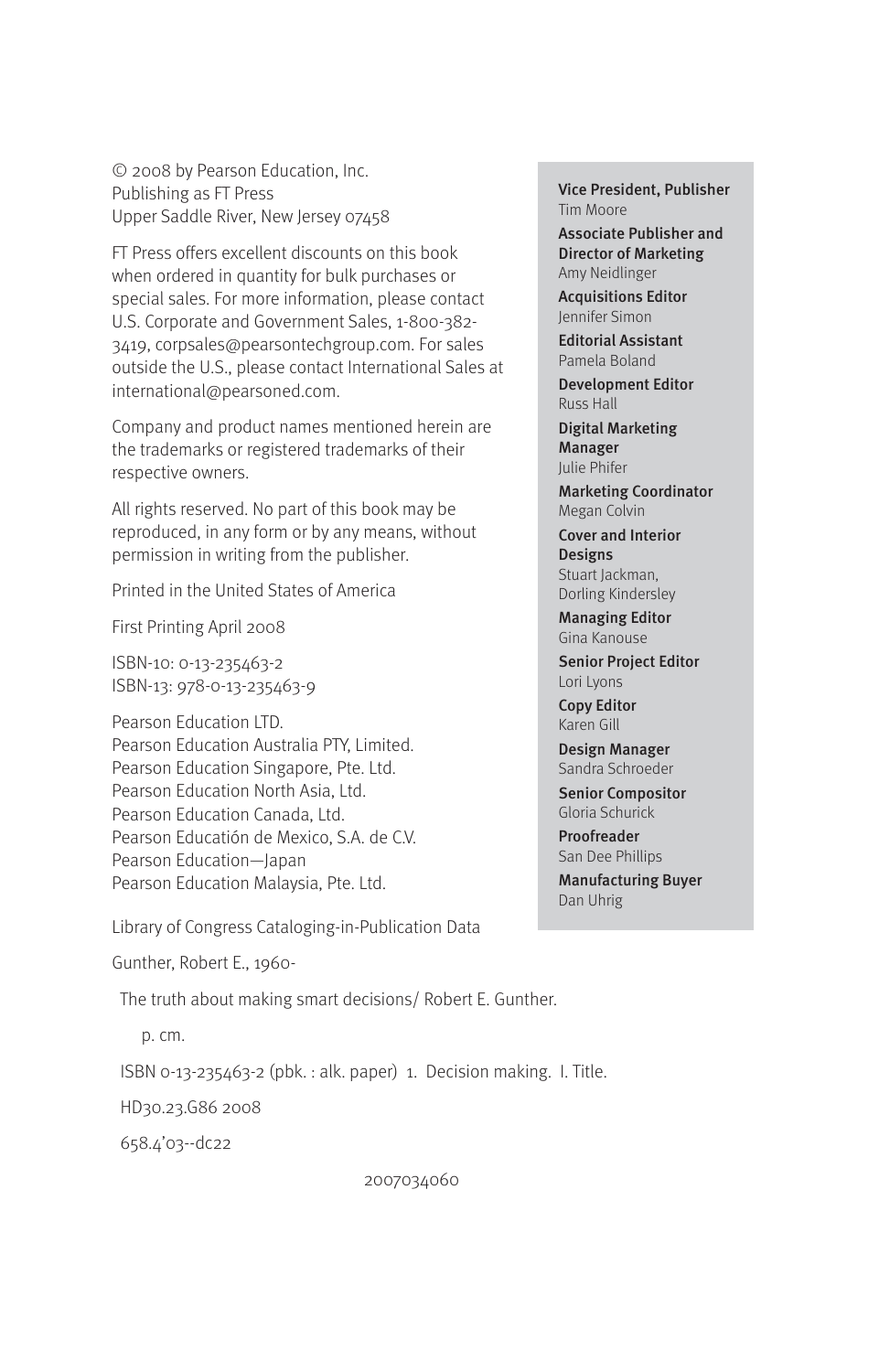### **Preface**

Think quickly. Should you buy this book? You have to make a decision. Every minute of every day, you are making a series of small decisions that could change the course of your career and your life. Our lives are the sum of our decisions. Your success is largely a result of the quality of your decisions. Have you given any thought to how you make decisions?

This book won't keep you from making stupid decisions. Alas, it won't offer you a life without regret or buyer's remorse. It will help you step back from the heat of decision making and think about how you approach decision making. I've had the opportunity to work with some of the leading researchers in the field of decision making, including Paul Schoemaker, author of Decision Traps and Winning Decisions, Howard Kunreuther, co-director of the Wharton School's Risk and Decision Processes Center, and Jerry Wind and Colin Crook, authors of The Power of Impossible Thinking. I have learned a great deal from them about making decisions.

I wish I could say that all this good schooling has kept me from making absolutely disastrous decisions, but I'd be lying. I've walked away from a stable job to start a business (turned out to be a pretty good decision). I've moved 2,000 miles from Pennsylvania to Colorado with a St. Bernard and three kids and back again in one year (a disaster but a fascinating adventure as well). It is a decision I'd make again in a heartbeat because it was for the sake of family. So the little knowledge I have hasn't kept my tail out of the fire. But the way I think about and approach decisions has changed.

There is no simple formula for decisions, but we can become better at making them. No decision is perfect, but often doing nothing is worse. The time to act is now. On the following pages are a series of sharp insights that will give you new ways of thinking about your decisions. There are no shortcuts or machines to make decisions for you. You just need to dig in, open your eyes and get to work. I hope the following truths about decision making can help you in making your own tough decisions.

But some decisions are not all that tough. I mean, buy the book already.

—Robert Gunther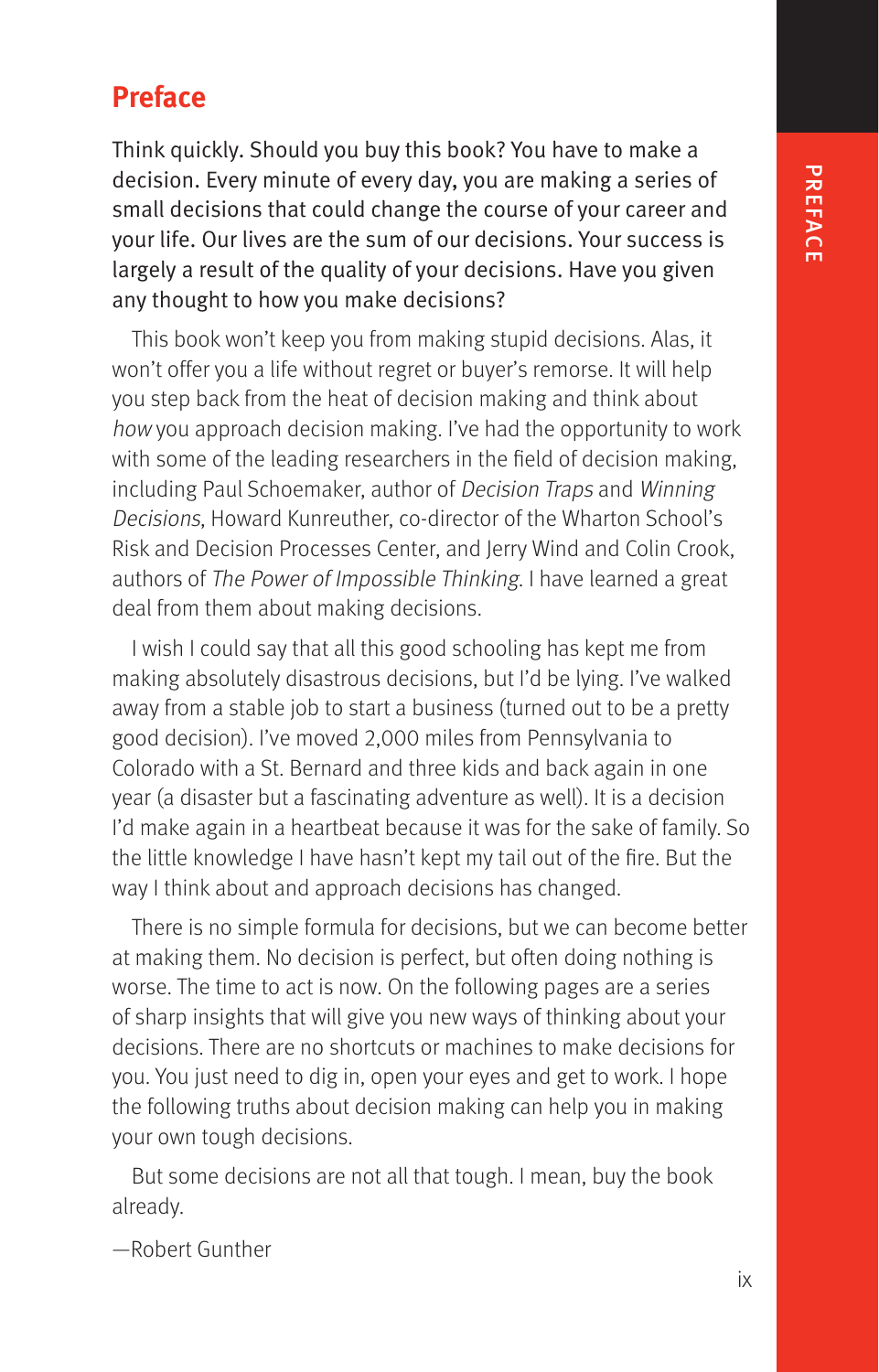#### **Introduction**

In his '50s, after leaving the White House, President Theodore Roosevelt was faced with the opportunity to explore the Amazon in South America. The journey down the appropriately named River of Doubt (now Rio Roosevelt) was a prospect that was fraught with danger and almost killed his son Kermit. This was a time when the twenty-sixth U.S. president could have basked in the glory of his past achievements, writing his memoirs and putting his presidential library in order. A careful and calculating decision maker might have weighed the risks against the opportunity and wisely decided to stay at home. Roosevelt was not that kind of man. You can almost hear him responding enthusiastically with a single word: "Bully!" He said the trip made him feel like a boy again.<sup>1</sup>

There is an underlying assumption in much of the decision-making literature that making decisions should be based on a rational process. We know that it isn't, but these detours from rationality are usually seen as obstacles to effective decision making. And they certainly can be. Rational approaches also represent the part of decision making that is most easily trainable. We can recognize how problems such as overconfidence or groupthink cloud our judgment, as we will consider later in this book. It is important to recognize these challenges, particularly for large decisions that need to be carefully thought out. But it is also important to recognize that none of this would have led Roosevelt into the Amazon, for better or worse, or to the other wild successes of his hard-riding career.

This aspect of decision making is captured in the popular MasterCard commercials. While we can put price tags on some things, others defy this process. You might see Roosevelt tallying up the risks and costs of his trip on one side—the boat, the guides, the mosquito netting. On the other side would be the chance for a 50-something-year-old man to feel like a boy again: priceless.

This is what is so shocking about Malcolm Gladwell's observations in Blink.<sup>2</sup> He shows how a moment's intuition can sometimes be better than months of study and careful analysis. We can't assume that every decision can—or should—be made in this intuitive way. Shooting from the hip can sometimes get you killed. In Th!nk, a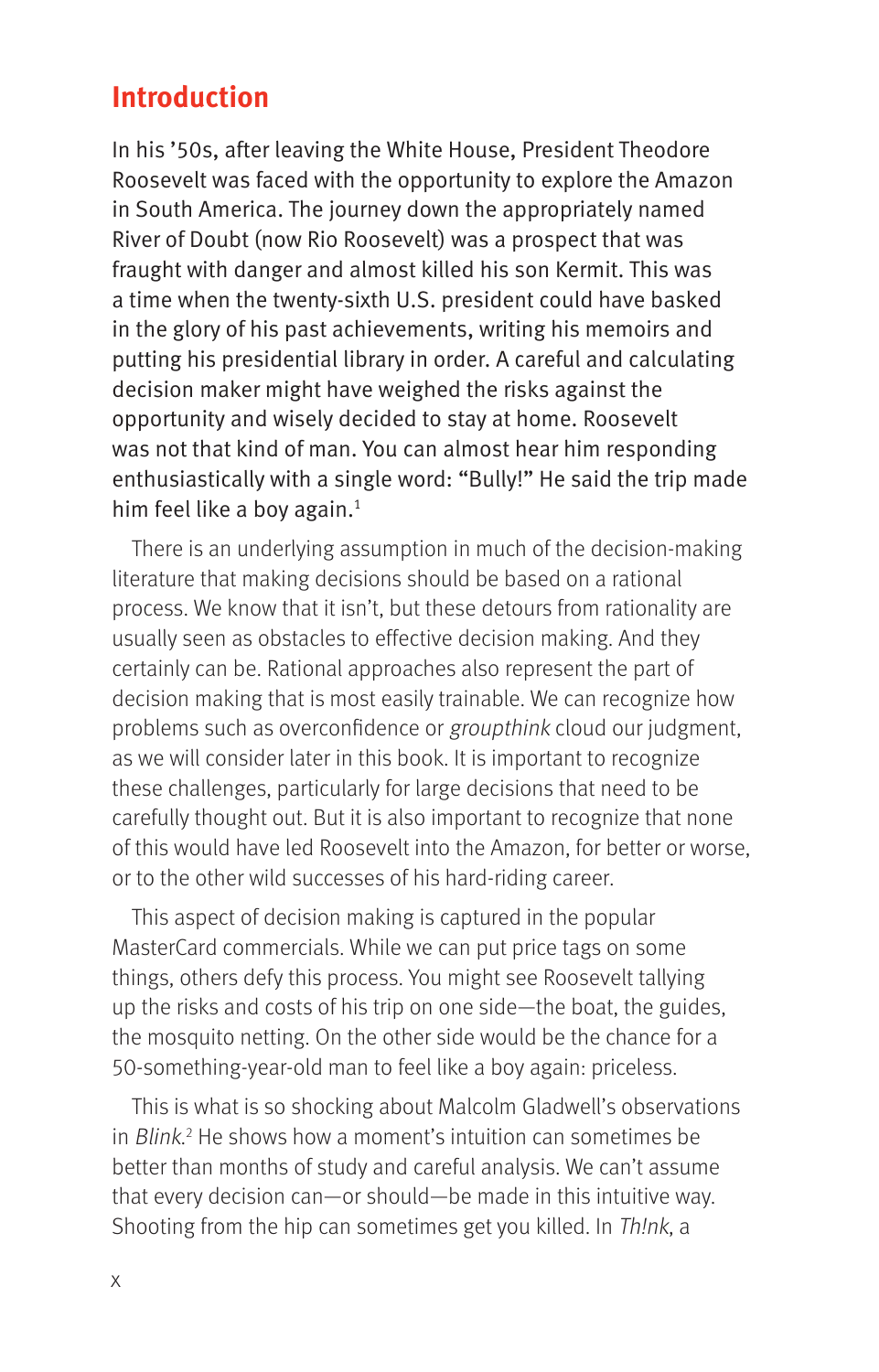book-long response to Gladwell, author Michael LeGault blames fast and loose, nonlogical thinking for everything from declining student performance to failures of emergency response to the potential collapse of civilization.<sup>3</sup> There are hard problems that demand a more rational approach. Diagnosing and solving problems in a system or machine usually benefits from a rational approach. You may want your auto mechanic to have good intuition, but you also want him to be able to hook up the engine to a computer to find out what's wrong.

On the other hand, as we will consider in some of the Truths of this book, we tend to be somewhat risk averse as a species, and a systematic and logical approach may actually make us overcautious. By all means, look the decision squarely in the face. Consider it from every angle. But also focus on the intangibles that might be harder to place into a systematic equation of risks and returns. After you've done all this careful analysis, step back. Ask yourself: What would Teddy Roosevelt have done? If you hear the word "Bully!" going through your head, maybe the crazy decision is the right one. Don't underestimate the power of deciding boldly.

As Roosevelt said, "Far better it is to dare mighty things, to win glorious triumphs even though checkered by failure, than to rank with those poor spirits who neither enjoy nor suffer much because they live in the gray twilight that knows neither victory nor defeat."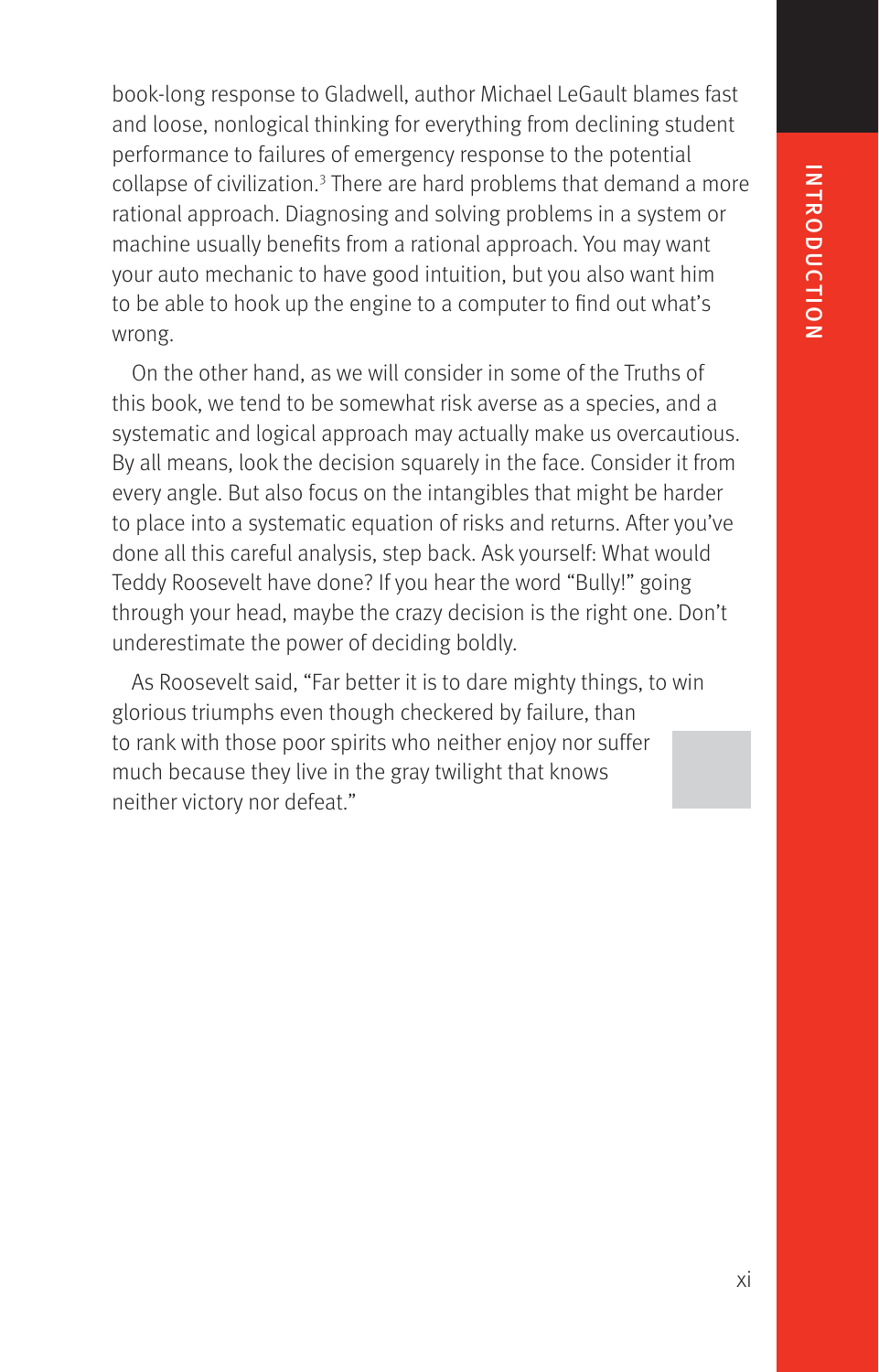

### Before a major decision, get some Z's